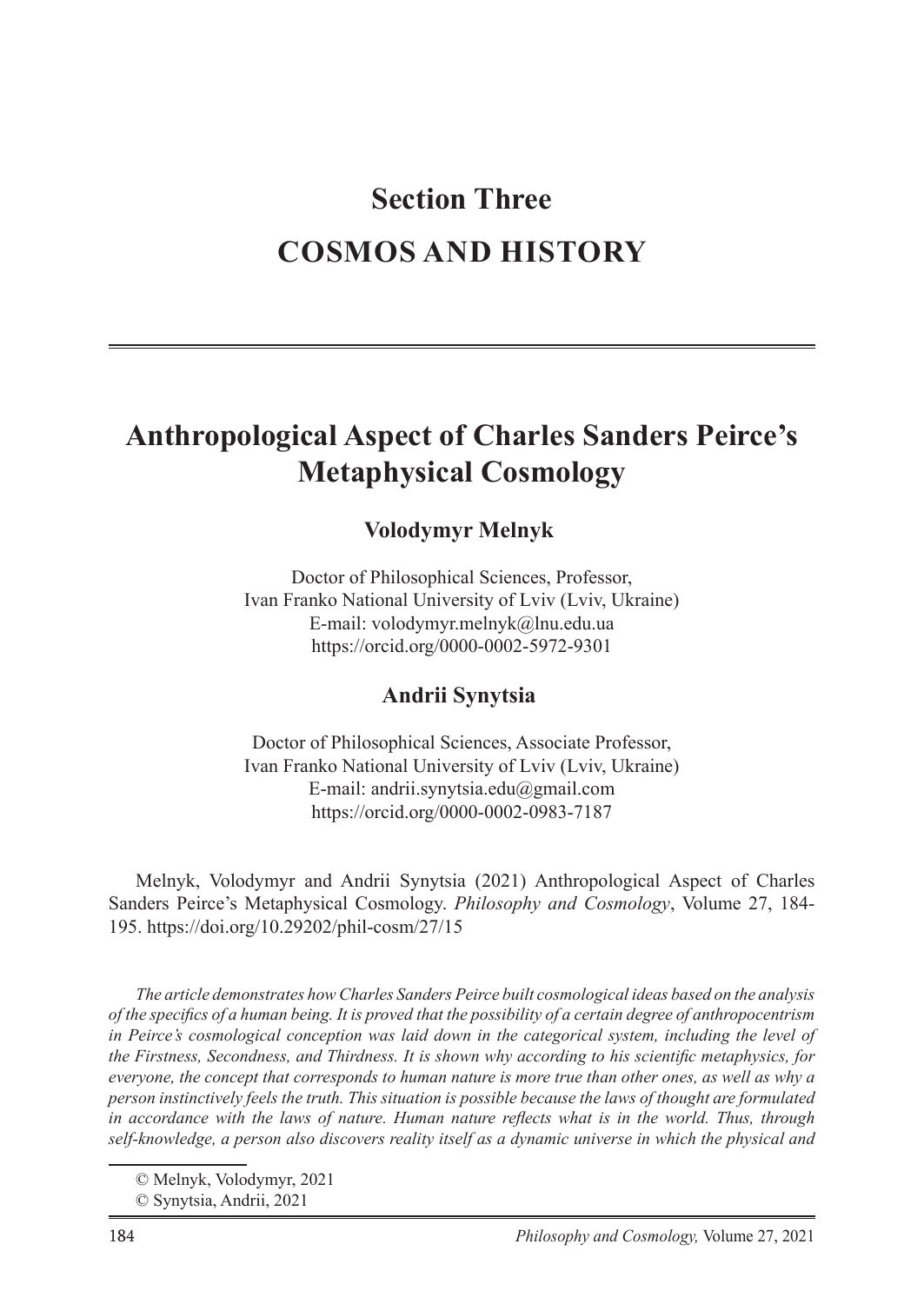*Anthropological Aspect of Charles Sanders Peirce's Metaphysical Cosmology* by Volodymyr Melnyk and Andrii Synytsia

*the mental, the real and the ideal are subject to the same laws (habits-regularities). However, human beings do not know all of them, but only those that correspond to the level of their understanding and interests. Subsequently, science and technology are built on the basis of individuals' own intentions. Human beings realize that the universe is boundless and not everything they are able to understand and justify. This makes fallibilism inevitable. It is analyzed how to solve the difficulties of fallibilism; Peirce proposed to use the concept of practical certainty as a basic criterion for recognizing the system of knowledge about the world as true. It is shown that the concepts of tychism, synechism, and agapism, which reveal the meaning of Peirce's cosmological theory of evolution, are also based on the principles of anthropocentrism and anthropomorphism. Thus, it is argued that human being becomes the key to understanding Peirce's metaphysical cosmology.*

*Keywords: cosmology, universe, person, law, Charles Sanders Peirce*

Received: 1 June 2021 / Accepted: 24 June 2021 / Published: 1 October 2021

#### **Introduction**

The ideas of cosmology are one of the determinants of Charles Sanders Peirce's construction of his own philosophical-metaphysical system. However, they have traditionally received much less attention than, for example, his ideas of logic (Van Evra et al., 1997), pragmatism (Chiasson, 2001), or semiotics (Bellucci, 2017). Actually, according to Peirce's theoreticalmethodological approach, metaphysical knowledge can be divided into general metaphysics (ontology); psychical metaphysics (religious metaphysics) and physical metaphysics (CP, 1.192). The last of them in particular concerns issues of time and space, the laws of nature, matter, necessity and absolute chance, causation and force, the continuum, etc., that is, everything that reveals the nature of reality. To clarify the meaning of physical metaphysics, the editors of the sixth volume of *Collected Papers of Charles Sanders Peirce*, Charles Hartshorne, and Paul Weiss, identified it with cosmology (Hartshorne & Weiss, 1935: V). However, Peirce himself preferred to understand cosmology more broadly. His cosmological ideas go beyond physical metaphysics and address issues of both physical reality and the realm of the mental. Not coincidentally, he noted that cosmology "significantly worries both the physicist and the psychologist" (CP, 6.213).

Explaining Peirce's reasoning about how such a combination is possible and analyzing the cosmological ideas that follow from it, the researchers sometimes came to different conclusions – in particular, that Peirce had no cosmology at all (Short, 2010: 521); that Peirce intended to understand the problems of cosmology not from the standpoint of physics, but from the standpoint of logic as more primary (Brioschi, 2016: 59); that Peirce identified cosmology exclusively with scientific metaphysics – the philosophy of chance, law, and evolution (Reynolds, 2002: 1). However, in order to correctly interpret his philosophical achievements in the field of cosmology, it is important to pay attention to the anthropological ideas inherent in this doctrine. These ideas will be shown to be no less important to his cosmological conception than physical or metaphysical, as well as logical, phenomenological or semiotic ones. To achieve this aim, we will first find out the place of anthropocentric ideas in Pierce's philosophical legacy, and then analyze how he interpreted the world through the prism of being a person, as well as how he investigated human nature as an integral and specific part of the world.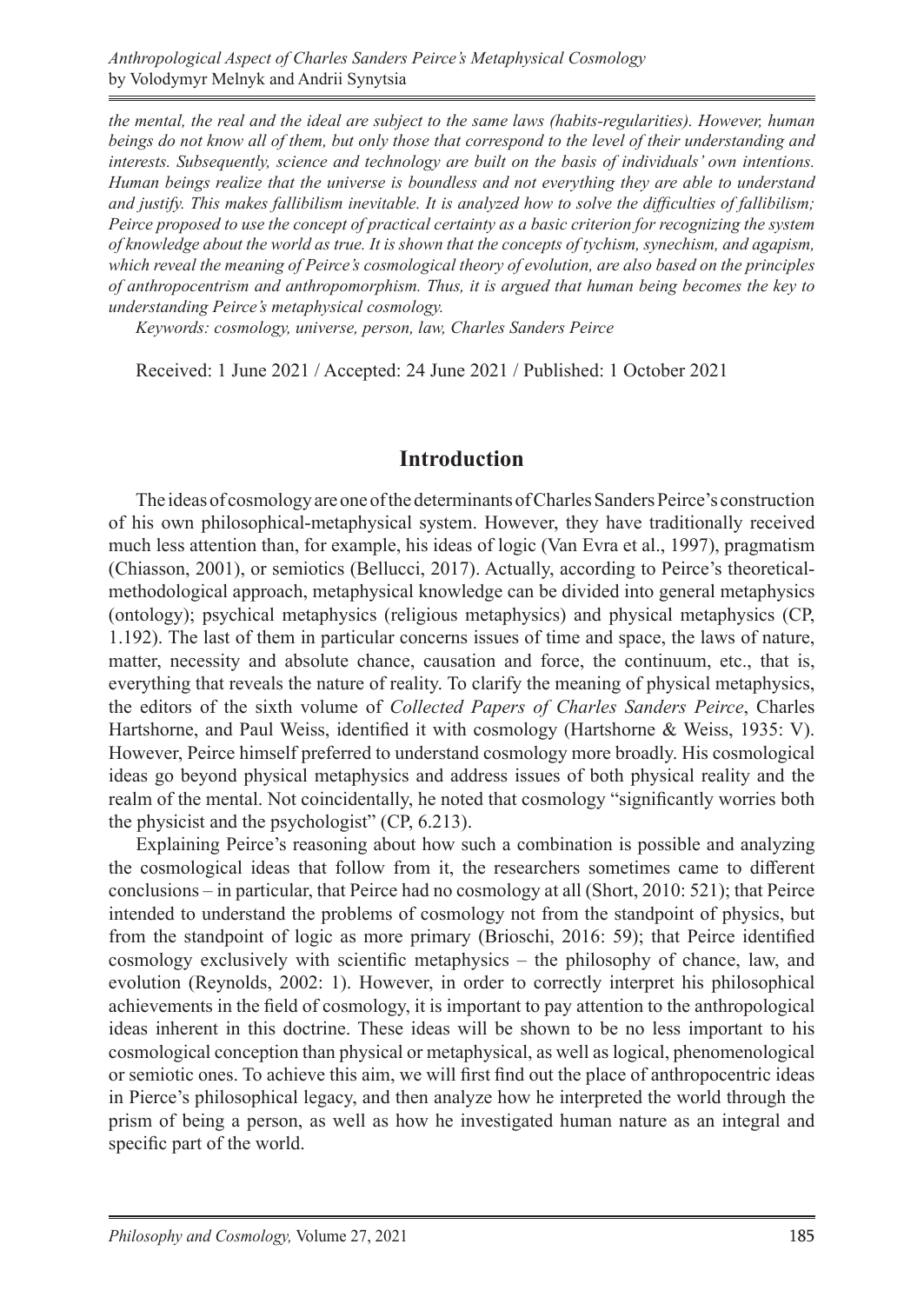# **Preconditions of cosmological and anthropological motives in Peirce's philosophy**

Undoubtedly, Peirce's cosmology research was influenced by his father, Benjamin Peirce, a professor of astronomy and mathematics at Harvard University. Moreover, his early professional interests were associated with astronomical observations. In particular, while serving in the United States Coast and Geodetic Survey, Peirce was a member of a group of scholars who were sent to Europe in 1870–1871 to observe a solar eclipse (Brent, 1998: 79-81). At the time, Peirce was an assistant at Harvard's astronomical observatory (1869- 1872). Until 1875, he made a series of astronomical observations there (see: Peirce, 1878). Solon Bailey praised the results of these studies, stating the following: "The first attempt at the Harvard Observatory to determine the form of the Milky Way or the galactic system, was made by Charles S. Peirce. In connection with his photometric work undertaken during the administration of Joseph Winlock, in the years 1871 to 1875, Peirce made a study called 'Form of the Galactic Cluster'… The investigation was of a pioneer nature, founded on scant data" (Bailey, 1931: 198-199). Space research has left its mark on all of Peirce's subsequent scientific explorations, particularly in the field of philosophy.

Explaining the nature of his philosophy, Peirce wrote: "… my philosophy may be described as the attempt of a physicist to make such conjecture as to the constitution of the universe as the methods of science may permit, with the aid of all that has been done by previous philosophers" (CP, 1.7). The attempt to philosophize in this way, however, led to the fact that he was critical of the metaphysical systems of the past, because they were not based on the scientific method. Without a scientific approach, metaphysics, to his mind, became meaningless gibberish or downright absurd (CP, 5.423). In the process of analyzing metaphysical knowledge, Peirce proceeded from the perspective of semiotic analysis, carefully argued his own philosophical opinion, and took into account the consistency of philosophy with the principles of science. He intended to understand in detail, first of all, the basics of ontology and cosmology. However, we should not assume that Peirce fully attained this aim. As Enn Kasak and Raul Veede rightly remark: "Even though Peirce himself regarded his cosmology as scientific, it is not a good idea to identify it with scientific or the physicists' cosmology in the modern sense of the word" (Kasak & Veede, 2016: 80). The task that Peirce originally set for cosmology was to present metaphysical knowledge in a mathematical way. Interpreting metaphysics as a clear logical doctrine, the scientist intended to bring it closer to the logic of the universe, and therefore clearly move to the study of the research subject of metaphysics – to reality.

Metaphysics was not a purely speculative discipline for him. The fact is that the basis of metaphysics is determined by logic, and logic must be founded on phenomenology (CP, 8.297) because knowledge of everything in the universe is primarily determined by our observations. Hence, the basics of cosmology are unlikely to be understood if we do not take into account the results of the doctrine of phaneroscopy (phenomenology) – an independent section of philosophy (along with metaphysics and normative science), which explores phanerons (phenomena) – "the collective total of all that is in any way or in any sense present to the mind, quite regardless of whether it corresponds to any real thing or not" (CP, 1.284). Every second, a person in a state of consciousness receives a lot of sensory data (phanerons) about the world. Not in the dimensions of metaphysics of presence, but actually, for us, the phaneron becomes a kind of "possibility of understanding" (Ioannidis, 2019: 74). Indeed, due to the ability to think abstractly, we are able to systematize the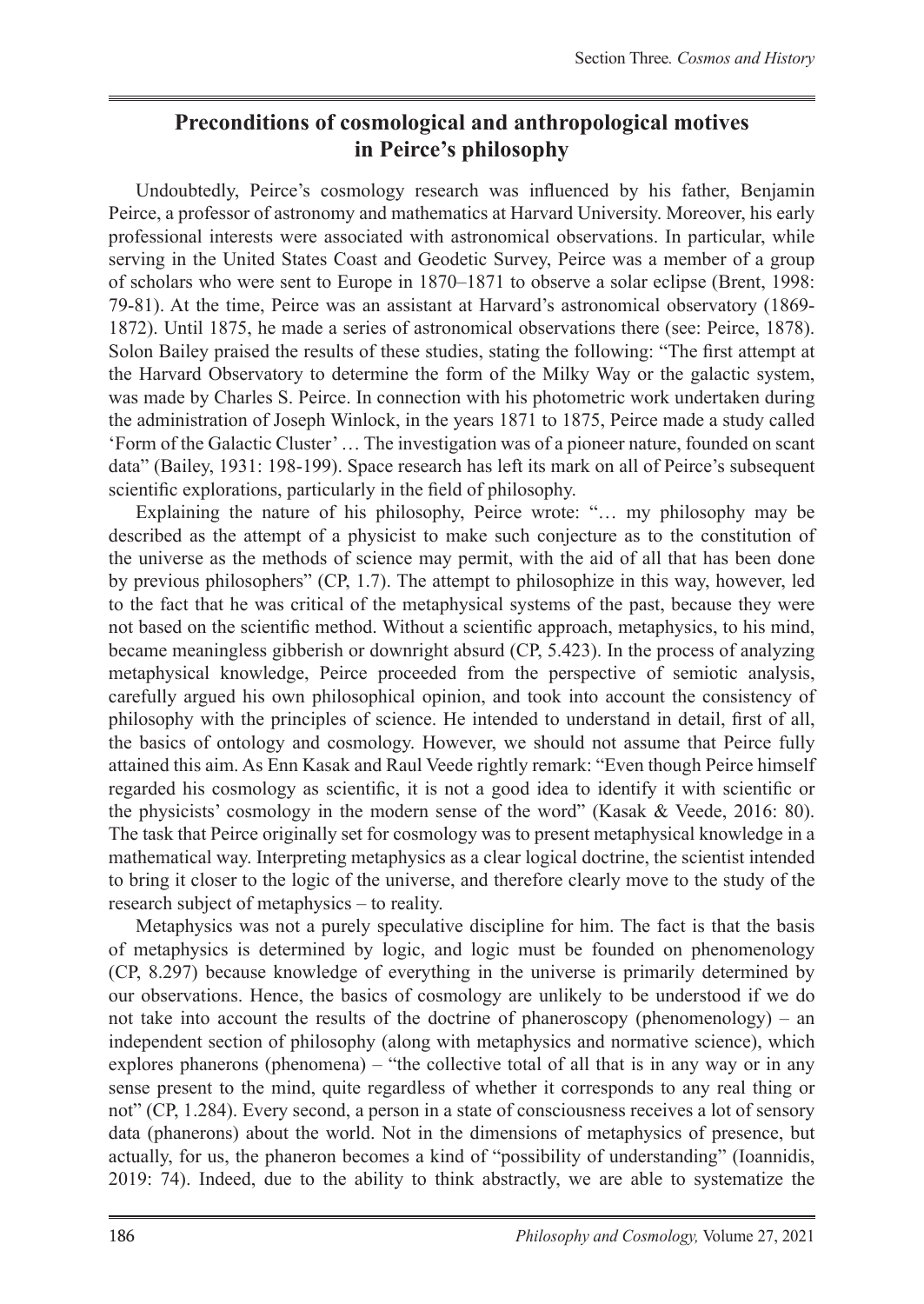data of the senses within a certain system of our knowledge. As Peirce concluded in On a New List of Categories (1867) (CP, 1.545-1.559), the basis of this system is determined by universal categories. Their manifestations can be found in every act of perception. These categories are the common thing that allows coordinating different systems of sensations within a single whole. Following Kant, Peirce developed his own list of categories. First, on the basis of the analysis of the propositional structure, he singled out such categories as being, quality, relation, representation, substance (CP, 1.555). However, over time (see, for example, Esposito, 1980), under the influence of the logic of relations, the categories of substance (subject of a proposition) and being (link between subject and predicate terms) were eliminated from this list of categories, because from the standpoint of phenomenology, which he began to study, they became redundant. Being or substance are ontological categories, and phenomenology deals with phenomena (which in some ways resemble Locke's ideas). We should find general categories in the process of researching any object, so we cannot hope to use the empirical methodology to identify them each time as at the level of the subject of research. The phenomenological approach to cognition allowed Peirce to operate on the ideas of objects that are perceived by the subject (see: CP, 1.284-1.353). Thus, the subject ceased to be a passive observer and became an active participant in the cognitive process. The subject of cognition has been able to discover what the phenomena have in common, analyze their properties, and establish in what respects these properties can be found in other phenomena. Investigating the phenomenon, the observer does not make hypotheses but captures what is given to him directly. The observer describes, not interprets, or explains. Since each person in the process of observation acquires knowledge about the object of knowledge, not in a deductive way, but rather directly, the confidence that different observers will have the same systems of categories as a result of the description is a matter of belief based on common sense rather than speculative analysis.

In total, there are three such categories left after he has eliminated substance and being. Peirce called them as Firstness, Secondness, and Thirdness. These categories become a kind of levels (modes) for reality, on which the phenomena manifest themselves. The concept of Firstness reveals the quality of feeling, Secondness denotes a fact that exists only here and now, and Thirdness refers to the laws that determine the intelligible aspect of reality.

Peirce himself explained the specifics of these three categories as follows:

"Firstness is the mode of being of that which is such as it is, positively and without reference to anything else.

Secondness is the mode of being of that which is such as it is, with respect to a second but regardless of any third.

Thirdness is the mode of being of that which is such as it is, in bringing a second and third into relation to each other" (CP, 8.328).

No matter how much we try to justify these categories as entities independent of our experience, the interpretation of the effects associated with them comes from the subject's position. Pierce's phenomenology itself becomes largely anthropocentric. It is no coincidence that Peirce found manifestations of these categories in the universe, although he focused on the subject of phenomenology, analyzing human experience. This approach seems quite justified to Peirce because he deduces these categories, analyzing not the world as such, but the knowledge expressed in perceptions, images, facts of experience, habits, reasoning, and so on. The first of these categories (Firstness) manifests being as quality of feeling. On the one hand, Peirce argues that qualities exist in themselves. Regardless of whether someone perceives them, they are abstract potentiality. However, any qualities are actualized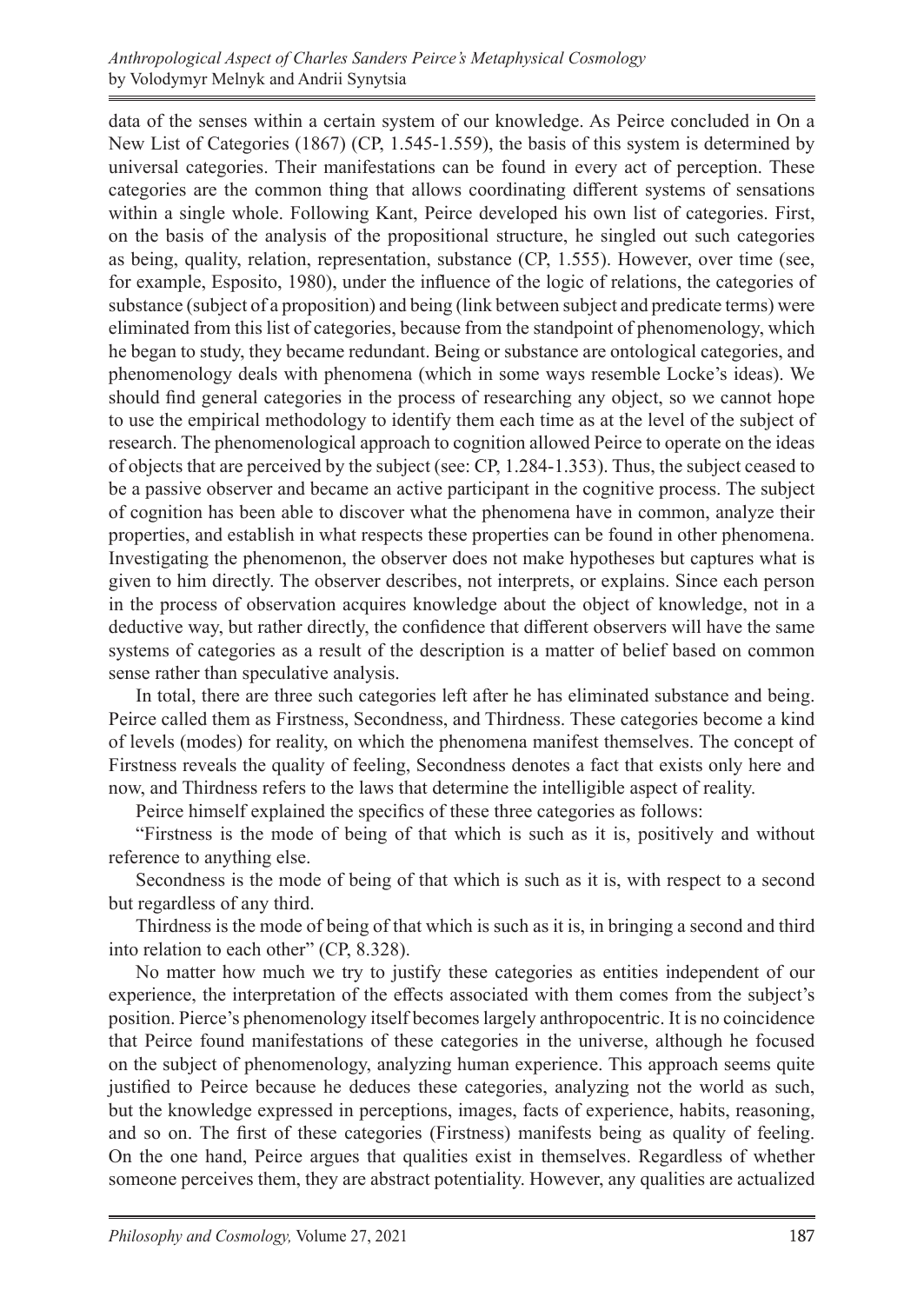only in the conscious experience of human beings. Mentioning a certain quality, some of its feelings can be actualized as vivid, others, on the contrary, as dim. Obviously, over time, the perception of the characteristics of a thing will change at the level of subjective perception. Such a process is inevitable – the experience itself lets us know about it. However, this process cannot be clearly identified, because the primary reality of the act of perception cannot be reduced to certain descriptions. Consequently, it is impossible to compare the peculiarities of our sensations with the peculiarities of the sensations of others. But belief and common sense indicate that sensations are common to all beings who have well-developed senses. Anthropomorphism is clearly noticeable in such considerations, as the conclusion about other carriers of conscious experience is made by the subjects on the basis of analysis of their own experience. Peirce did not think that there was anything wrong with this, because, in his opinion, "every scientific explanation of a natural phenomenon is a hypothesis that there is something in nature to which the human reason is analogous; and that it really is so all the successes of science in its applications to human convenience are witnesses" (CP, 1.316).

We find even clearer anthropomorphic interpretations of reality at the level of the second category. Peirce used Secondness (as something that depends on Firstness) to denote what exists. For us, the existence of other objects appears as a certain reaction, a response to our actions. To us, these objects appear as non-Ego (CP, 1.325). We often have to reckon with them in our reasoning or actions. The existence of other things is an objective fact, although Peirce himself preferred not to use the term "objective" in relation to the facts. The fact that existence is dyadic, despite the fact that Being is monadic, Peirce explained as follows: "Existence is presence in some experiential universe – whether the universe of material things now existing, or that of laws, or that of phenomena, or that of feelings – and this presence implies that each existing thing is in dynamical reaction with every other in that universe" (CP, 1.329). If something already exists independently of us, it is not only in time and space; it reacts to the action of other things and affects them. The existence of a thing is irrational because it does not require the presence of reason. The existence of a certain object can be inferred only when we react to it in a certain way, and it manifests itself as something real due to insistency.

Finally, explaining the nature of the Thirdness as a triad manifested in the analysis of phenomena, Peirce comes to the key concept of his ontologico-cosmological doctrine, namely the concept of law – that is, those regularities that always occur in reality. Explaining what the law is, Peirce appealed to the concept of thought to show the law not only as a formula that describes actual processes in reality, but also as an integral part of reality. According to him, "The third category of elements of phenomena consists of what we call laws when we contemplate them from the outside only, but which when we see both sides of the shield we call thoughts" (CP, 1.420). The category of thought to denote natural laws more accurately captures the essence of things, because just as thought can develop, so laws are not immutable entities like the qualities or facts that exist. Given that the law is an opinion, it is also a meaning. The law can be understood by summarizing the facts and clarifying the regularities that actually exist. From this, it becomes clear that the true level of reality, which is characterized by constancy, immutability and independence from the basic characteristics in the dimensions of space-time, is the level of laws. This level is a conceptual expression of the other two levels, the first of which is related to the objects as such and the second to the expression of their physical existence in something else.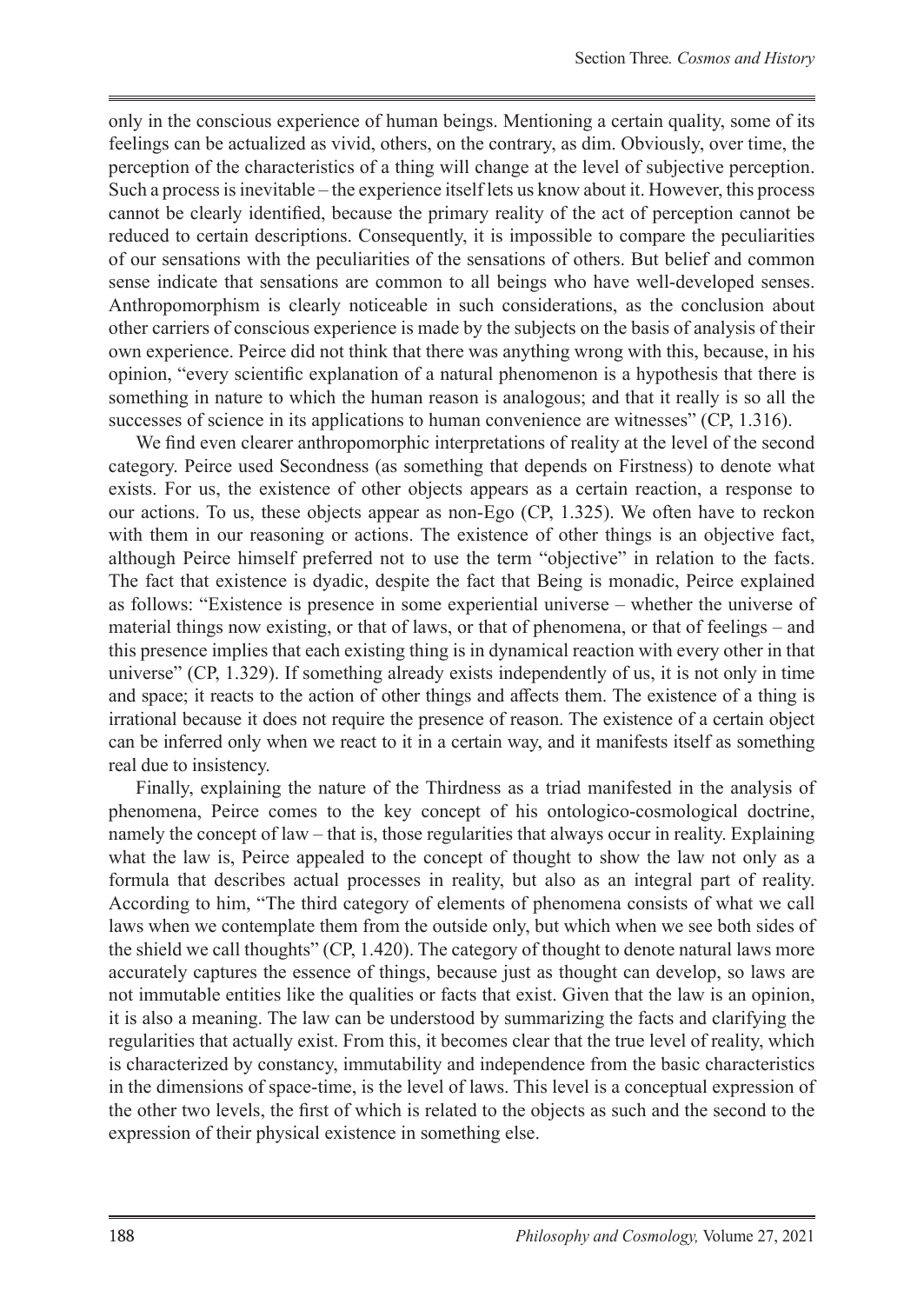#### **The world as a reflection of the person**

Knowing the nature of other things, a person discovers only the individual elements of a single whole. In fact, the universe is such a whole; everything else is only its separate parts.

However, Peirce is not inclined to explore the universe solely through the prism of this kind of logical correlation, neglecting physical entities, because "the universe is … not a mere concept, but is the most real of experiences" (CP, 3.621). The universe, which is the momentary experience of each of us, acts as a whole for us. It is a state of affairs, each of which is hypothetically possible (CP, 3.621). We can also express them in propositions.

The researcher focuses on the study of things and the relationship between them, which is constantly changing. Such a change is not chaotic; it occurs in determinate directions and characterizes the very nature of the physical universe (CP, 8.187). In fact, the system of language categories imposes various restrictions on our research; each of the concepts captures only certain moments of this whole. Therefore, it is no coincidence that Peirce, thinking about the universe, used the concept of world and reality at the same time. He understood the term "world" quite broadly – as something that can be material (real) and ideal, internal and external, actual and potential, as well as biological, mathematical, psychological, phenomenal, work-a-day, modern, etc. and claimed that in general "we live in two worlds, a world of fact and a world of fancy" (CP, 1.321). But the term "reality" Peirce used mostly to denote what is objective.

To explore reality, we need a correspondingly developed formal system, the syntactic means of which would make it possible to capture all aspects of a dynamically changing world. According to Peirce, to distinguish reality from fiction, you need a dynamic sign (CP, 2.337). The fact is that only the current world can change every second. Therefore, to describe the world, it is advisable to use signs that would record these changes. With their help, it would be possible to catch the logic of change. Peirce expressed the dynamics through the continuity of laws. He paid attention to what connected the objects, not to the objects themselves. It was important for Peirce to substantiate the reality of the laws of science. In other words, proving that they are an integral part of things themselves, and therefore, in most cases, a reliable means of predicting the future. That is why Peirce wrote: "Five minutes of our waking life will hardly pass without our making some kind of prediction; and in the majority of cases, these predictions are fulfilled in the event" (CP, 1.26). For Peirce, the basis for predictions was the presence of regularity, in reality, that is, certain laws that are limited in time, and therefore we can predict their consequences well.

Laws make it possible not only to predict the future but to study the past of the universe. In fact, the study of what happened in the past is an opportunity to understand the current state of affairs better. Reflections on the origin of the universe fascinated Peirce so much that, according to a letter to Christine Ladd-Franklin (August 1891) (CP, 8.316-8.318), Peirce, after ceasing research at the Harvard Astronomical Observatory, developed cosmology as cosmogony, although, of course, the former, according to his explanation in *The Century Dictionary* (Whitney (ed.), 1889: 1288-1889) is a somewhat broader concept used to denote the theory of the structure of the universe, and not just how this structure arises (as is the case with the latter). It was important for Peirce to understand how the world evolved, what forces were decisive for it. No empirical experiment could answer these questions at that time, but to understand the logic of the evolutionary process, it was enough to correctly interpret the existing results of scientific research. As Peirce remarked: "… the evolution of the world is hyperbolic, that is, proceeds from one state of things in the infinite past, to a different state of things in the infinite future" (CP, 8.317). That initial state in the past is chaos, i.e., pure chance, irregularity,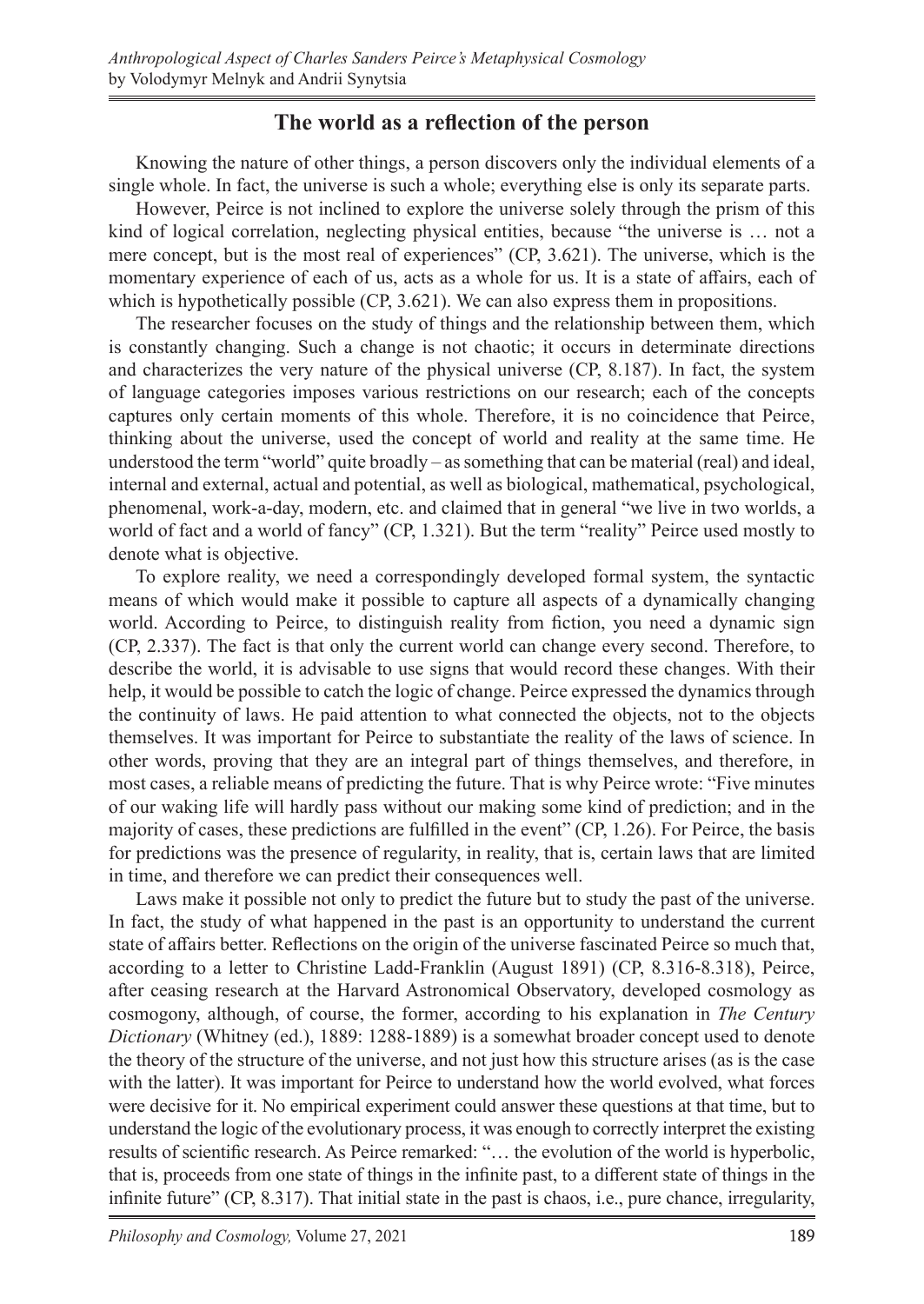and indeterminacy. Chaos is characterized by the absence of any regularities. Consequently, they arise at some point just as everything else arises. Cosmology should explain how this happens and thus bring us closer to understanding the nature of the universe.

Although the law describes the action of one thing on another (CP, 1.212), it is incorrect for Peirce to equate the law with the concept of force. The nature of the law is best explained by such ideas as "generality, infinity, continuity, diffusion, growth, and intelligence" (CP, 1.340). No less important is the fact that, since laws arise, they are not given once and for all (that is, immutable entities). The laws are imperfect and non-absolute. However, in the case of the laws, "the general has an admixture of potentiality in it" (CP, 1.212), and therefore they also evolve. In fact, this is why the world is also changing. Peirce did not support his cosmological hypotheses with certain mathematical or empirical calculations because he thought too general and abstract. His ideas about the initial chaos are figurative rather than supported by statistics and experimental results. After all, his ideas about the final state of existence of the universe are no less figurative. The triumph of the law that does not allow any spontaneity determines the end of the existence of life, i.e., the end of the state of affairs, which characterizes the universe that exists now – that is, this mixture of absolute spontaneity and certain conformity to law.

In addition to the change of the physical world (material nature) and its laws, Peirce, under the influence of the theory of evolution, did not deny that human thought itself is changing. He wrote: "In short, if we are going to regard the universe as a result of evolution at all, we must think that not merely the existing universe, that locus in the cosmos to which our reactions are limited, but the whole Platonic world, which in itself is equally real, is evolutionary in its origin, too. And among the things so resulting are time and logic" (CP, 6.200). It was only in the beginning that the world was chaos or pure nothing (CP, 5.431). However, having a certain creative potential and opportunities for growth, the world began to change. The development was manifested in the emergence of regularities, which are the essence of all reality, not just substance. It is no coincidence that Peirce remarked: "Not only substances but events, too, are constituted by regularities. The flow of time, for example, in itself is a regularity. Therefore, the original chaos, where there was no regularity, was in effect a state of mere indeterminacy, in which nothing existed or really happened" (CP, 1.141). It follows somewhat unexpectedly that in order to assert the existence of something, it must first be a certain structure that could be detected at the micro or macro levels. In this case, it will appear to us as something that can be perceived and understood, as something about which we could form a certain opinion. On the other hand, human thinking (not least due to the development of language) itself receives grounds for improving its own potential.

Emphasizing the evolution of reality, Peirce criticized determinism, according to which everything is clearly defined and subject to the law. In return, he offered tychism, "the doctrine that absolute chance is a factor of the universe" (CP, 6.201). He argued that the universe is dominated by Freedom (Spontaneity), including the choice of laws. All the diversity that is in nature always confirms the existence of freedom and, consequently, the objectivity of chance, the primacy of chance, not law. As an argument in favor of the objectivity of chance, Peirce, in particular, cited the existence of exceptions to each law (CP, 6.46), although the cases seem to indicate that certain additional factors influencing the final results are not taken into account. To clarify his cosmological concept, Peirce introduced the concepts of synechism (continuity of development, its focus on the development of regularities) and agapism (the force that guides objects to combine and improve) (Peirce, CP, 6, Book 1 A). Such metaphysical principles, even though they make his cosmological reasoning anthropomorphic, open the possibility for the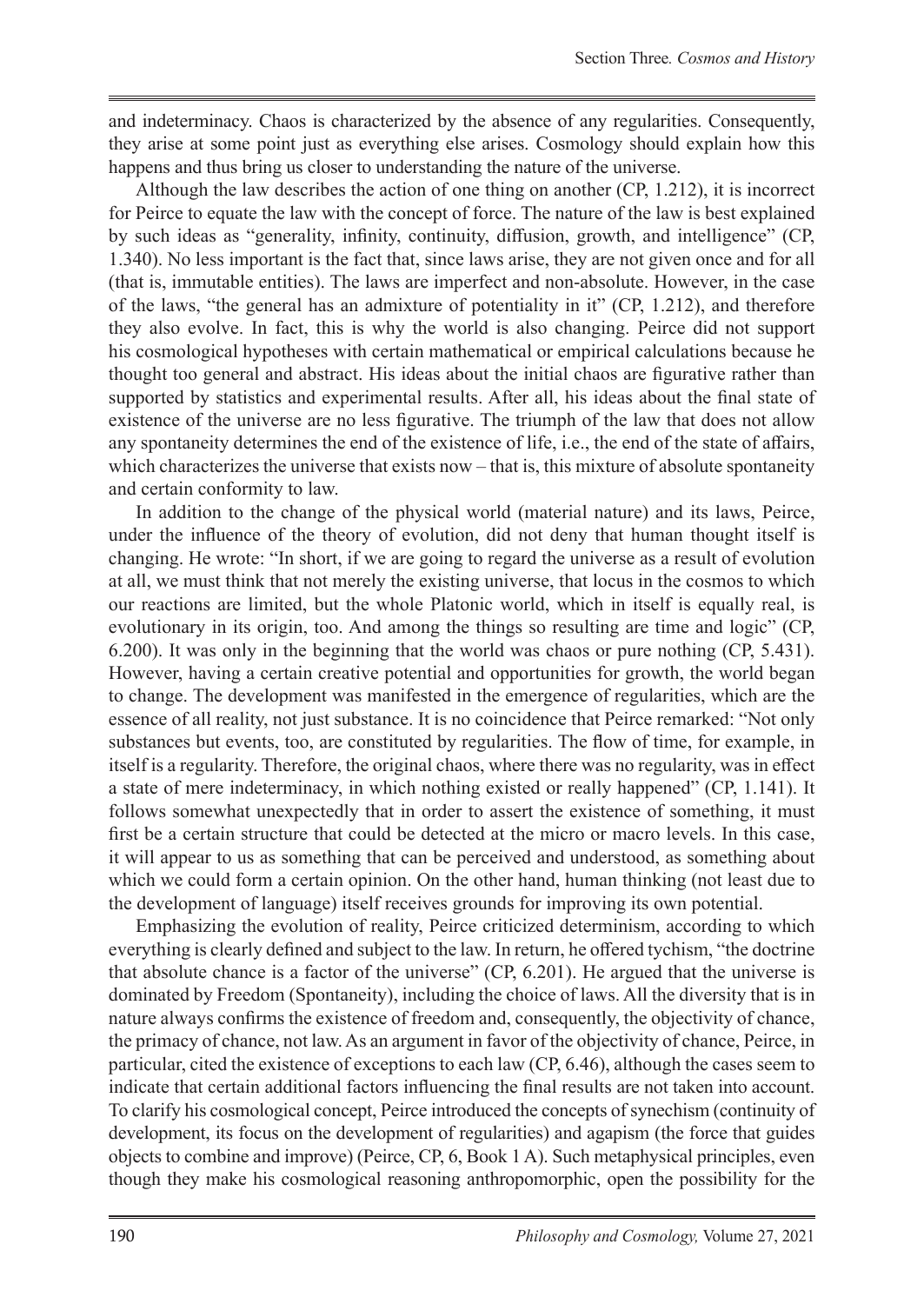analysis of the world in the unity of its physical and mental manifestations.

Explaining what reality is, Peirce again emphasized: "Reality consists in regularity. Real regularity is active law. Active law is efficient reasonableness, or in other words, is truly reasonable reasonableness. Reasonable reasonableness is Thirdness as Thirdness" (CP, 5.121). Thus he demonstrated the transition from cosmologico-metaphysical issues to issues of semiotics, one of the fundamental categories of which was Thirdness.

Despite the expression of reality through categories related to human thinking, it is worth emphasizing that reality, according to his theory, did not become something dependent on thought. Consequently, our very perception of the world depends on the form of thought. The very reality of these thoughts should not be questioned at all. In this way, Peirce, in the cosmologico-metaphysical questions, took the position of logical realism, close to the methodology of neo-realist cosmology (Synytsia, 2020), being firmly convinced that through the prism of thought, a person can achieve an understanding of reality, which "is only the object of the final opinion to which sufficient investigation would lead" (CP, 2.693). In other words, a person discovers the world in the process of cognition. To capture the concept of the world, everyone needs to think a lot about all the phenomena of the world and then summarize them in only one concept.

But to what extent will our concepts accurately reflect the world in general? Peirce himself was skeptical about the possibility of reliable knowledge of the world. This skepticism was fully consistent with the principles of his cosmology. Peirce combined fallibilism with the doctrine of synechism: "The principle of continuity is the idea of fallibilism objectified. For fallibilism is the doctrine that our knowledge is never absolute but always swims, as it were, in a continuum of uncertainty and of indeterminacy" (Peirce, CP, 1.171). Since continuity is also indistinguishability, it was necessary to recognize the existence of a certain mixture of ideal and real, logical and psychological, analytic and synthetic, and so on. Hence a certain inaccuracy of the knowledge itself. It's not just that. In the case of the question of how accurately our knowledge reflects reality, Peirce argued that: "It is perfectly true that we can never attain a knowledge of things as they are. We can only know their human aspect. But that is all the universe is for us" (Peirce, 1953: 43). In the doctrine of fallibilism, Peirce argued that any knowledge of the world is fundamentally wrong: at the empirical level, it is inaccurate because our senses are imperfect, and at the theoretical level, it is incomplete because our understanding of the nature of things does not correspond to their essence. In fact, each time we receive some confirmed information about the world, we put forward another hypothesis, with which we intend to explain what this world is. This hypothesis will eventually be subjected to a falsification procedure as soon as it is possible to improve the available means of measurement or increase the number of cases of the phenomenon under study. On the scale of our universe, this number may be much more diverse than the cases we know. Of course, the potential falsity of knowledge about the world follows from the fact that "all knowledge comes from observation" (CP, 1.238), although this in no way prevents us from knowing the world within certain practical limits. Peirce described these limits using the concept of *practical certainty* (CP, 2.664). Our knowledge of mathematical laws or individual facts about current reality or past events is practically useful. This is enough to act and draw correct conclusions, some of which can not be verified – they will have to be accepted in faith.

This state of affairs is also inevitable in cosmology, in which we often have to operate with too abstract knowledge about the limits of known reality. It is almost impossible to confirm this knowledge empirically. The categorical scientific apparatus is not suitable for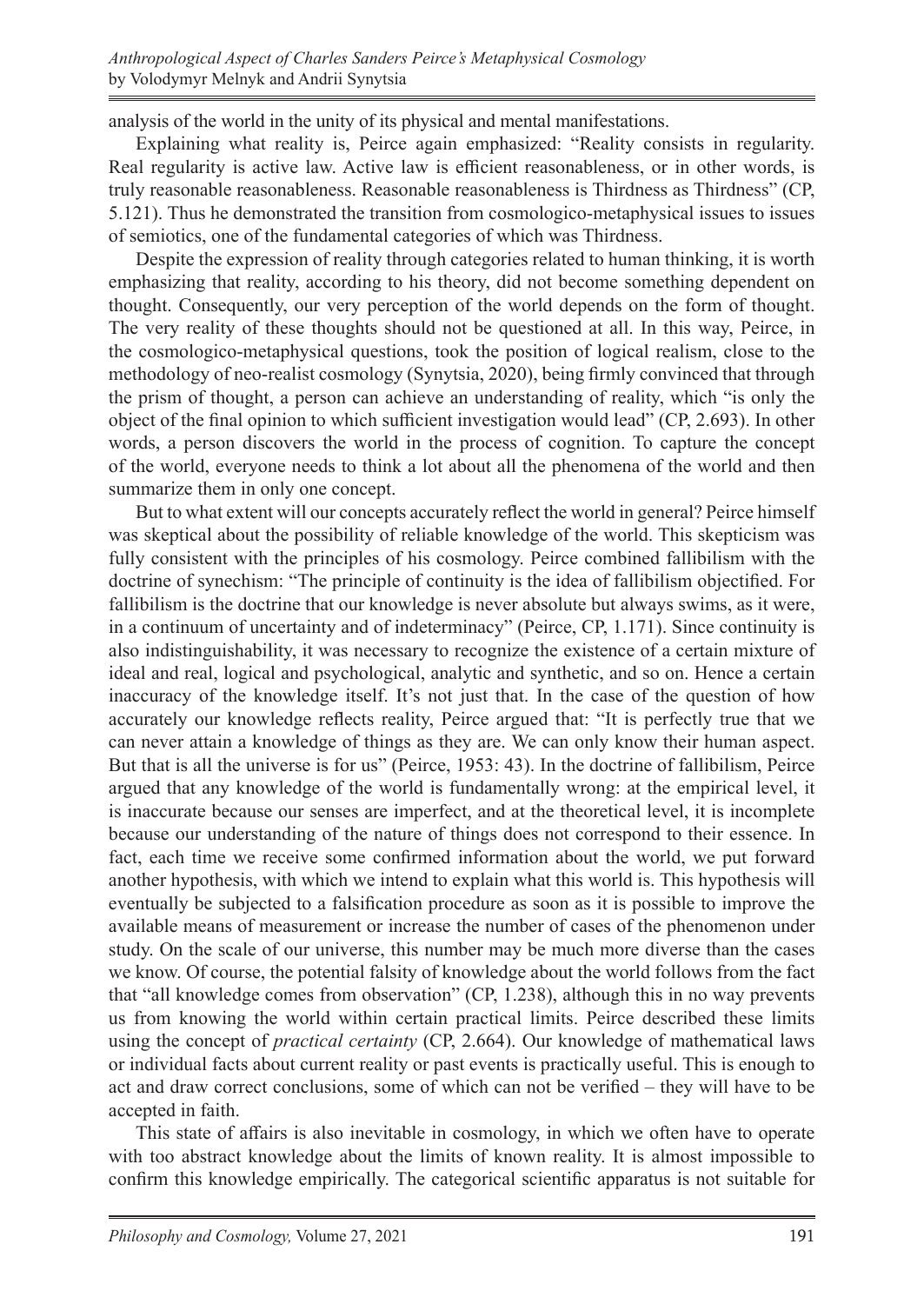such verification, as it appeals to empirical experience that has little to do with the content of cosmological categories, by which we describe not only empirical facts but also the laws of nature and principles (fundamental knowledge that like all other knowledge becomes in some way personalized).

#### **A person as a reflection of the world**

The construction of any system of cosmology inevitably raises the question of what place a person occupies in the world. It is necessary to clearly understand what is the inner world of a person – a form of reflection of the outer world or perhaps something completely new that radically changes this world? In the case of studying the human world, we must first consider the realm of reason and its laws. In fact, on the basis of logical analysis applied to mental phenomena, he clearly distinguished one such law, according to which "ideas tend to spread continuously and to affect certain others which stand to them in a peculiar relation of affectability" (CP, 6.104). The peculiarity of the interaction of different ideas is that this interaction occurs only in one temporal dimension – from the past to the future. The analogy with the interaction of material objects in space does not work because they can move back and forth. They form a continuous whole – as a result of a combination of ideas, general ideas are formed. The mental law is fully consistent with the principles of logic. Peirce explained: "… three main classes of logical inference … Deduction, Induction and Hypothesis … correspond to three chief modes of action of the human soul. In deduction, the mind is under the dominion of a habit or association … By induction, a habit becomes established… in order that the general idea should attain all its functionality, it is necessary, also, that it should become suggestible by sensations. That is accomplished by a psychical process having the form of hypothetic inference" (CP, 6.144). In the case of mental law, it cannot be said that everything is clearly defined, as in the case of matter. Arbitrary spontaneity can always be traced in actions based on mental law. However, this does not mean that Peirce intended to oppose matter and reason. On the contrary, he intended to show that the physical and the mental are perfectly coherent parts of the universe and can be easily explained by the same laws, or in other words, by the principles of evolutionary cosmology. That is, such cosmology, as Peirce remarked, "in which all the regularities of nature and of mind are regarded as products of growth" (CP, 6.102). He constantly emphasized that cosmology should not focus exclusively on the things of the physical world, because in that case, it would not be possible to understand what the world is like. It is extremely important for cosmology to "examine the general law of mental action" (CP, 6.103), because, knowing the mental phenomena that are an integral characteristic of human existence, we also approach the understanding of the nature of the universe, the basic principles of which agree well with logical realism, objective idealism and evolutionism.

Moreover, by focusing on the mental law in the process of studying reality, Peirce made his own cosmology even more anthropocentric. It is important for him to emphasize that people in the process of long-term evolution have adapted to environmental conditions and learned to instinctively respond to the challenges of nature. One of the unique abilities that became the property of human nature was the "singular guessing instinct" (CP, 7.46). This ability is manifested in the skill to quickly find the right solution to a problem, putting forward a relatively small number of hypotheses, one of which is true. The presence of an instinctive sense of truth is the result of the reflection of the laws of nature in the human mind. As Peirce explained: "Certain uniformities, that is to say certain general ideas of action, prevail throughout the universe, and the reasoning mind is [it]self a product of this universe.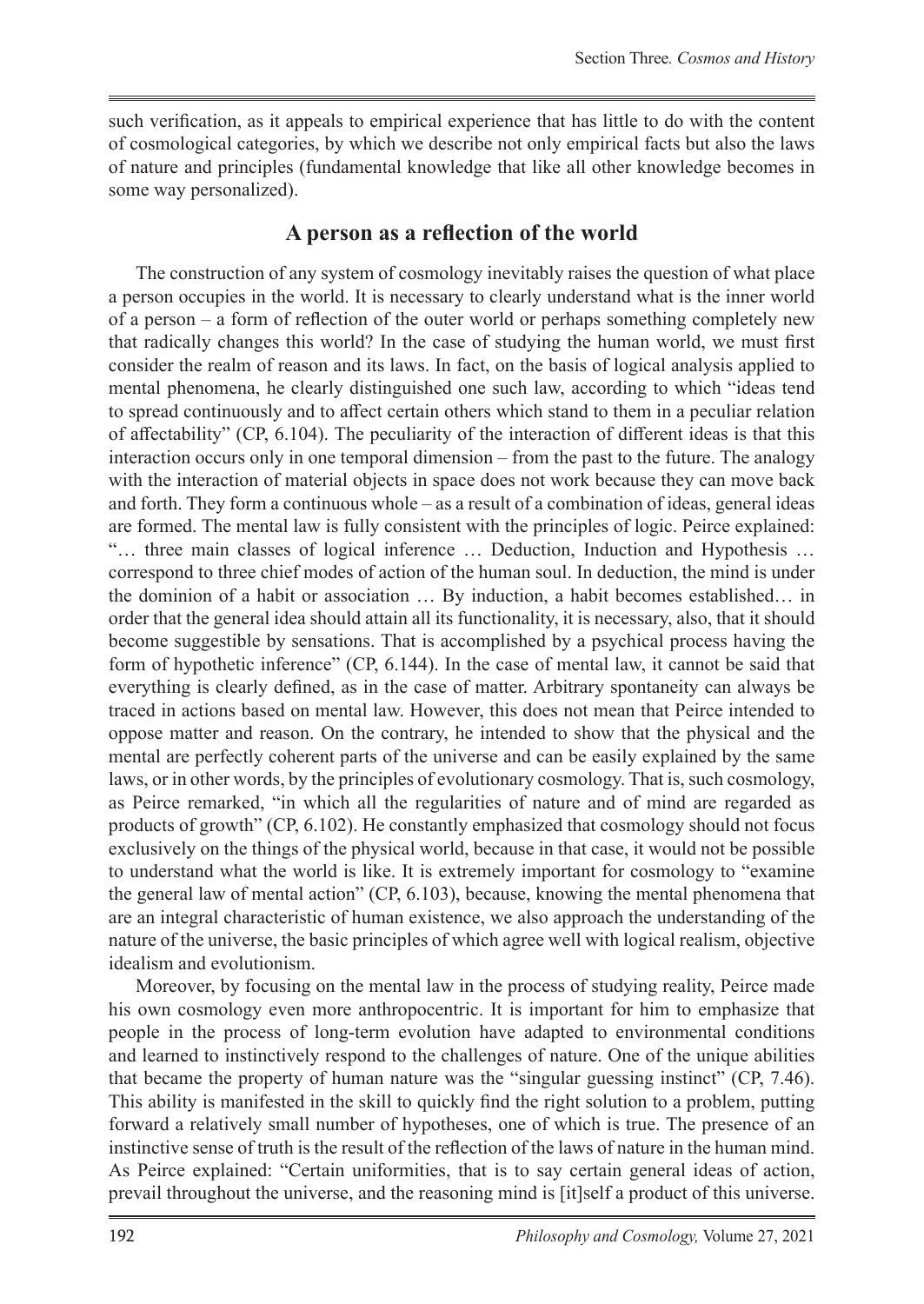These same laws are thus, by logical necessity, incorporated in his own being" (CP, 5.603). It follows that any of our theoretical generalizations are in fact a continuation of the innate ability to adapt to the world. Moreover, science itself as a *mode of life* "is a pursuit of living men, and that its most marked characteristic is that when it is genuine, it is in an incessant state of metabolism and growth" (CP, 1.232). Thus, science, as well as technology in the process of conceptualisation of their methodological foundations, are filled with the truths that scientists discover as subjects of knowledge that implement personal strategies and interests (Melnyk, 2020).

As for Pierce's naturalistic interpretation of the processes of creation of theoretical knowledge, it should be noted that it does not fully explain the qualitative differences between the mental and physical spheres and says little about the impact of life in society on human thinking, although Peirce stated that "logic is rooted in the social principle" (CP, 2.654). Therefore, it is natural to assume that social reality inevitably changes the way a person lives. However, Peirce himself did not further develop the social component of his teaching – he considered it as part of empirical science. Rather, it was important for him to find common ground between the logic of the human mind and the logic of nature and to justify, as he put it, "anthropomorphic conceptions of the universe" (CP, 1.316). According to this approach, closer to the truth is the more anthropomorphic concept. Thus, the world's view through the prism of human nature is the most correct for understanding the nature of being. The system of concepts by which a person describes the world once again confirms this. A person seeks to understand the world through the prism of clear concepts. In this way, human beings can not just find themselves in the world but find the world in themselves, that is, in their own thoughts and behavior.

Reflecting on human behavior, Peirce appealed to the concept of habit. He even defined a person as a *bundle of habits* (CP, 6.228). However, instead of developing the idea of habits as regularities, he somewhat unexpectedly concluded that "all things have a tendency to take habits" (CP, 1.409). Peirce is convinced that this tendency is regularity (typical behavior of things), which is manifesting itself more and more. Over time, most inveterate habits become laws, including physical ones. It is important for Peirce to demonstrate that these laws, like our habits, can change, and our perception of truth will change accordingly. This begs the question, what to do with the world of values? How variable is the spiritual nature of a person? According to his approach, it is important both that the person in the process of education joins the norms of behavior, and that, showing moral and volitional efforts and believing in the correctness of their own actions and social ideals, everyone socializes and rises above the natural world (CP, 1.11). A person's ethical ideas about the world are consistent with the logic of the world itself and the nature of human beings because they all together form a single whole.

#### **Conclusions**

Thus, Peirce's cosmological ideas are inextricably correlated with both his ontology and his analysis of the realm of the mental, including the moral and value aspects of human life. Peirce criticized the metaphysical systems of the past for being unscientific and made considerable efforts to explain not only the nature of reality but also the peculiarities of the human world. In any case, he emphasized the dynamics of physical and mental processes in the world, singled out different levels of reality, and substantiated his own cosmology, appealing to the somewhat anthropomorphic concept of law since its nature is the same as that of thought. Peirce argued that following the laws is the basis of the evolution of things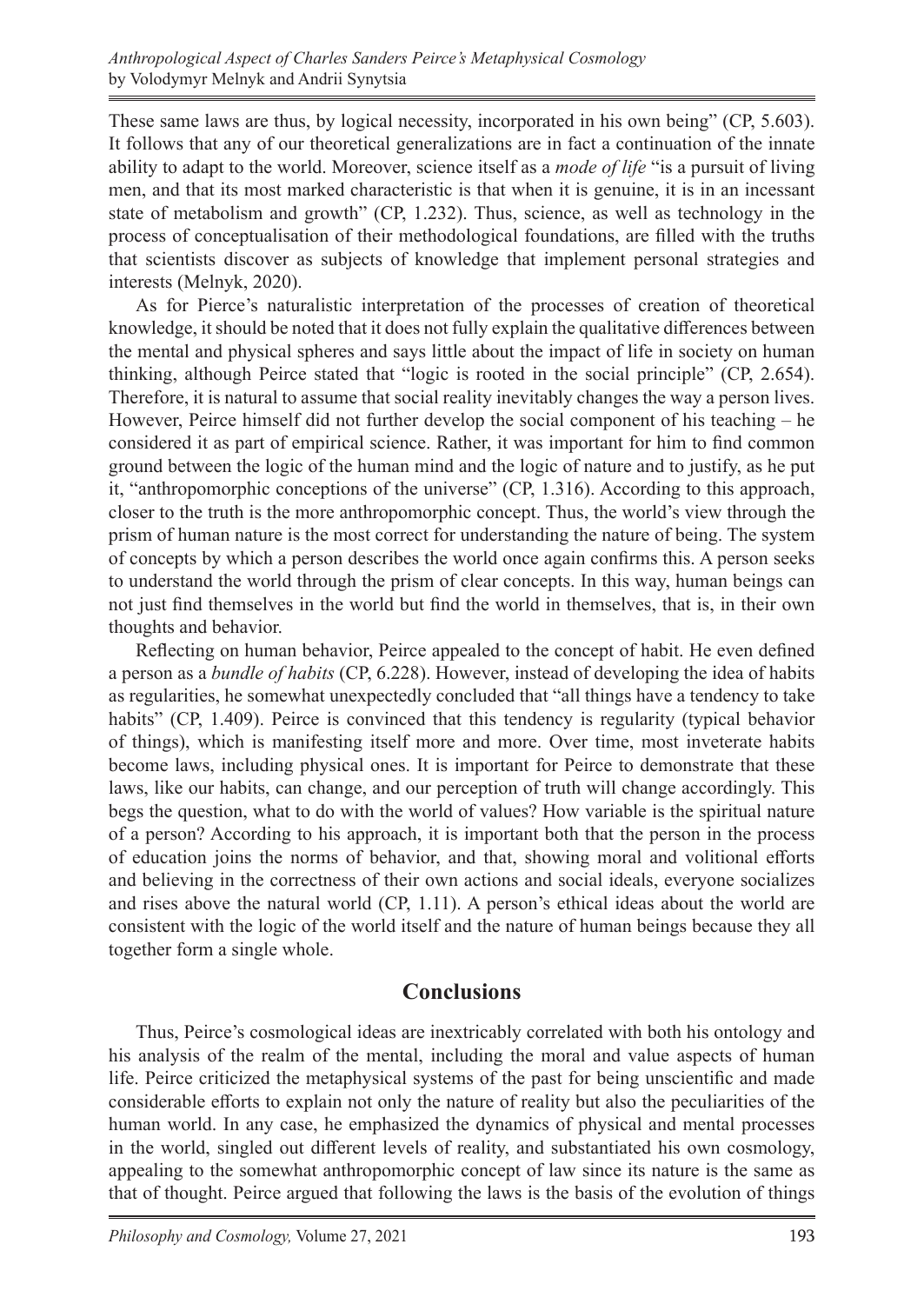themselves, and knowing the nature of laws, physical and mental, we can understand the nature of reality. A well-developed system of categories (signs or expressions of language) will be useful for a relevant representation of reality, although it is unlikely to dispel our doubts about the possibility of knowing the world with certainty. The fact is that the world hides an infinite number of things virtually from us, and we have only a limited system of means of knowledge, and they will not be enough to explore everything in the world. In addition, it is important to pay attention to the identity of the researcher because the process of cognition and understanding of reality is personalized and relatively anthropocentric. Moreover, in Peirce's cosmology, the person becomes the basis for knowledge of the whole world. For human beings, a concept that is more in line with human nature will be more true. That is to say, a concept that is more anthropomorphic. In fact, long before the formulation of the anthropic principle in science (Carter, 1974), Peirce demonstrated that cosmological research is permeated with anthropologism. There was only one step left to conclude that cosmology is such because it cannot be other, non-anthropocentric. Although Peirce did not ask the question in this way, his concepts of tychism, synechism, agapism, the evolution of spiritual and material entities, their subordination to habits-regularities, etc. formed a very good basis for building cosmology, in which human being is fundamentally important.

#### & **References**

- Bailey, Solon Irving (1931) *The History and Work of Harvard Observatory, 1839 to 1927; an Outline of the Origin, Development, and Researches of the Astronomical Observatory of Harvard College together with Brief Biographies of Its Leading Members*. New York, London: McGraw-Hill book company, inc.
- Bellucci, Francesco (2017) *Peirce's Speculative Grammar: Logic as Semiotics*, London: Routledge.
- Brent, Joseph (1998) *Charles Sanders Peirce: A Life*. Bloomington, Indiana University Press.
- Brioschi, Maria Regina (2016) Hints toward Cosmology: The Need for Cosmology in Peirce's Philosophy. *SCIO. Revista de Filosofía,* 12, 51-73.
- Carter, Brandon (1974) Large Number Coincidences and the Anthropic Principle in Cosmology. *IAU Symposium 63: Confrontation of Cosmological Theories with Observational Data*. Dordrecht: Reidel, 291-298.
- Chiasson, Phyllis (2001) *Peirce's Pragmatism: The Design for Thinking*. Amsterdam: Rodopi.
- Esposito, Joseph L. (1980) *Evolutionary Metaphysics: The Development of Peirce's Theory of Categories*. Ohio: Ohio University Press.
- Hartshorne, Charles, and Paul Weiss (1935) Editorial Note. In: *Collected Papers of Charles Sanders Peirce.* Vol. 6 (pp. III-V). Cambridge., Mass.: Harvard University Press.
- Ioannidis, Iraklis (2019) The Other Side of Peirce's Phaneroscopy: Questioning and Analogising Phaneron... without 'Being.' *Sofia Philosophical Review*, 2(12), 74-101.
- Kasak, Enn, and Raul Veede (2016) Understanding Knowledge through the Example of C. S. Peirce's Cosmology. *Acta Baltica Historiae et Philosophiae Scientiarum*, 4(2), 69-87. https://doi.org/10.11590/abhps.2016.2.04
- Melnyk, Volodymyr (2020) Philosophical Aspects of Human Dimension of Scientific and Technological Progress. *Visnyk of the Lviv University. Series Philos.-Political Studies*, 28, 9-17.
- Peirce, Charles Sanders (1878) Photometric Researches Made in the Years 1872-1875. Leipzig: Wilhelm Engelmann.